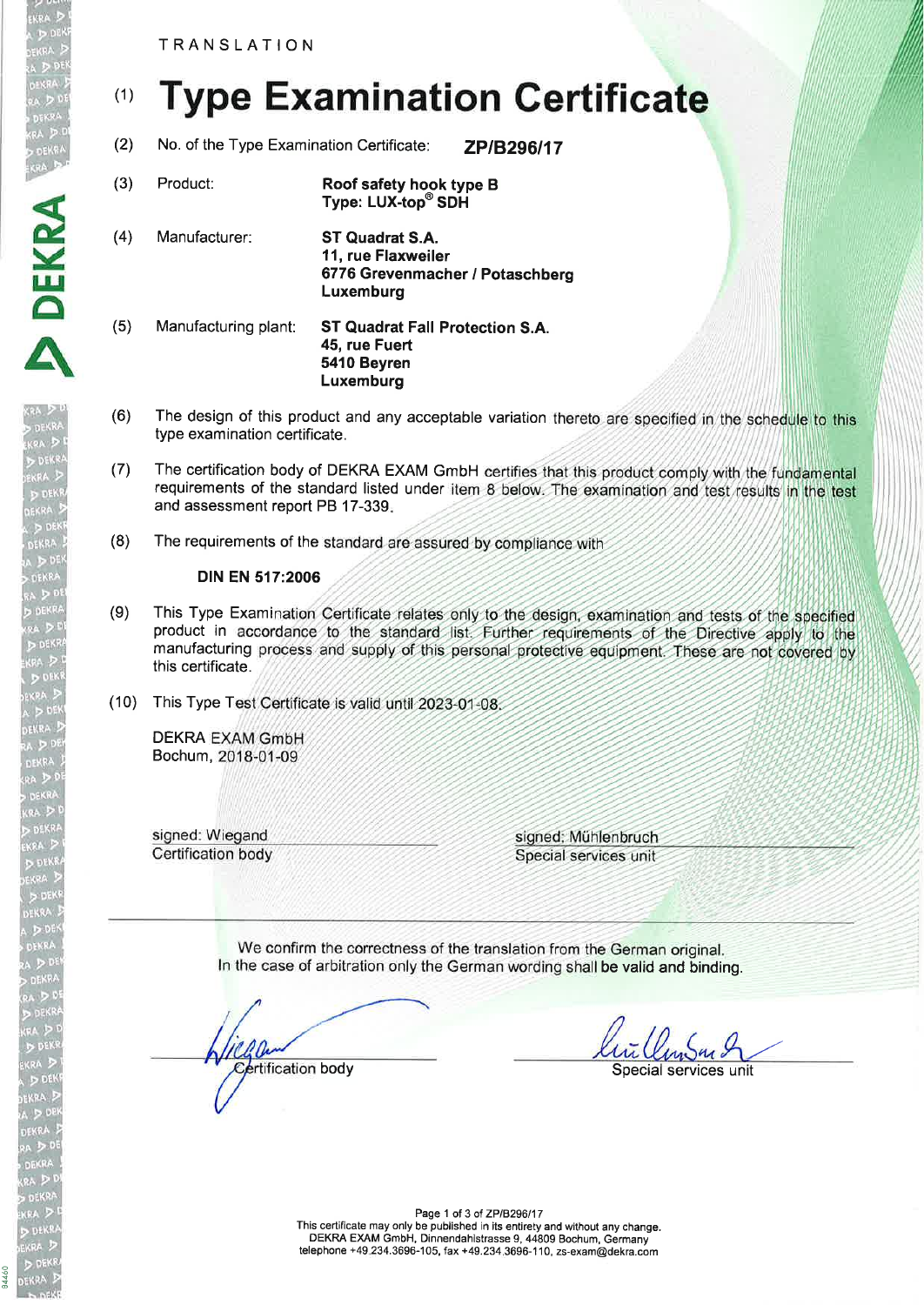TRANSLATION

(11) Appendix to

DEKRA

#### $(12)$ **Type Examination Certificate** ZP/B296/17

(13) 13.1 Subiect and Tvpe Roof safety hook type B Type: LUX-top<sup>®</sup> SDH

### 13.2 Description

The roof safety hook, type: LUX-top® SDH (Fig. 1-5) is used to hook in ladders and as a single anchor point to protect one person against falls from a height.

The roof safety hook is made of corrosion-resistant steel and consists of one sheet ( $t = 4$  mm). It is mounted on suitable roof and steep roof structures using appropriate fastening elements in each case. The drill holes are used for accommodating these fastening elements. The user connects his personal protective equipment to the anchor point to protect himself against falls from a height

The roof safety hook can be loaded in any direction. Depending on the roof or steep roof structure in place, the following variants can be mounted: LUX-top<sup>®</sup> SDH-B, LUX-top<sup>®</sup> SDH- FALZ, LUXtop<sup>®</sup> SDH-S and SDH-Z II.



Fig. 3: Roof safety hook, type: LUX-top SDH-Z II

Page 2 of 3 of ZP/B296/17 This certificate may only be published in its entirety and without any change. DEKRA EXAM GmbH, Dinnendahlstrasse g, 44809 Bochum, Germany telephone +49.234.3696-105, fax +49.234.3696-110, zs-exam@dekra.com